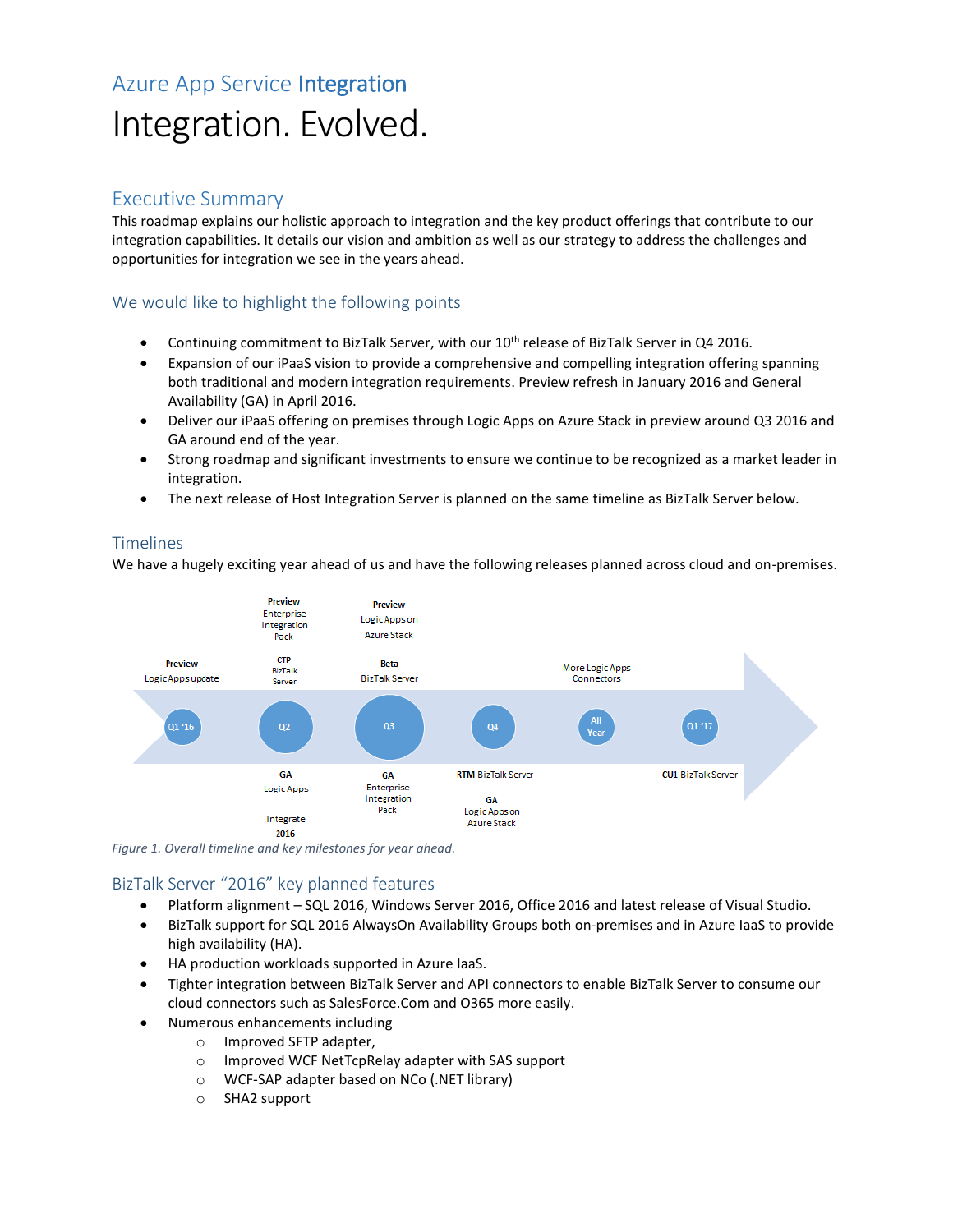- Host Integration Server "2016"
	- o New and improved BizTalk adapters for Informix, MQ & DB2.
	- o Improvements to PowerShell integration and installation and configuration

#### **Introduction**

The cloud is disrupting all aspects of information technology and one area undergoing significant change is that of integration. Traditionally, integration has been either on-premises system to system EAI (Enterprise Application Integration) or business to business (B2B), typically using EDI protocols such as EDIFACT or ANSI X12. Today, many systems (and users) that companies wish to integrate with are well beyond the corporate firewall, often SaaS-based, API-centric providers handling everything from sales leads to invoicing, email and social media. In addition, modern integration is often not from corporate computer systems at all but from devices, increasingly mobile, driving the need for a change of approach on both ends of the 'wire'. This change is underpinned by APIs expressed in lightweight, modern, HTTP/REST-based protocols using JSON.

#### Industry Trends

There are a number of significant trends and drivers that are shaping the modernization of integration:

- An API economy Increasing use of SaaS not just to augment businesses capabilities but to run core processes as well. The need to easily integrate these SaaS services is just as important. This API-centricity is benefited by API management integration capabilities.
- Increasing mobility Ever increasing use of device-centric LOB applications driven by user expectation of always-available access to their data from anywhere.
- The Citizen Integrator Simplification of integration in an iPaaS world is driving democratization of access to both integration tools and connecting systems to audiences capable of building the types of integration that were previously out of reach.
- Hybrid is the norm the ability to bridge on-premises assets, IaaS hosted assets, SaaS, devices and more is a key requirement to resolve the impedance mismatches between on-prem and cloud lifecycles, hosting and security concerns and more. Increasing business expectation that such integration is simple, manageable, reliable, secure and consistent irrespective of what is being connected and where it is hosted.

#### Scope

 $\overline{\phantom{a}}$ 

Microsoft has a strong history of providing enterprise integration solutions, with the market leader, BizTalk Server, now in its 9th release. The information provided here is intended to answer the questions customers have on what the future of integration means for the future of Microsoft's product offerings. This document covers our BizTalk Server, BizTalk Services and Logic Apps (part of our Azure App Service<sup>1</sup>) offerings.

#### Our Integration Vision

Microsoft has a bold vision – 'to empower every person and every organization on the planet to do more'. We believe this is of huge relevance when applied to the integration expectations of our customers. The historical complexity of integration acts as an inhibitor to empowerment and we are actively breaking down the barriers in new ways to provide inclusion as a primary objective. Additionally, given the trends highlighted above that we are witnessing, we see two distinct, but overlapping, areas:

Modern Integration **Key aspects**

- Step-based flows to drive automation
- Ease of use as a feature

<sup>1</sup> [https://azure.microsoft.com/services/app-service](https://azure.microsoft.com/en-us/services/app-service)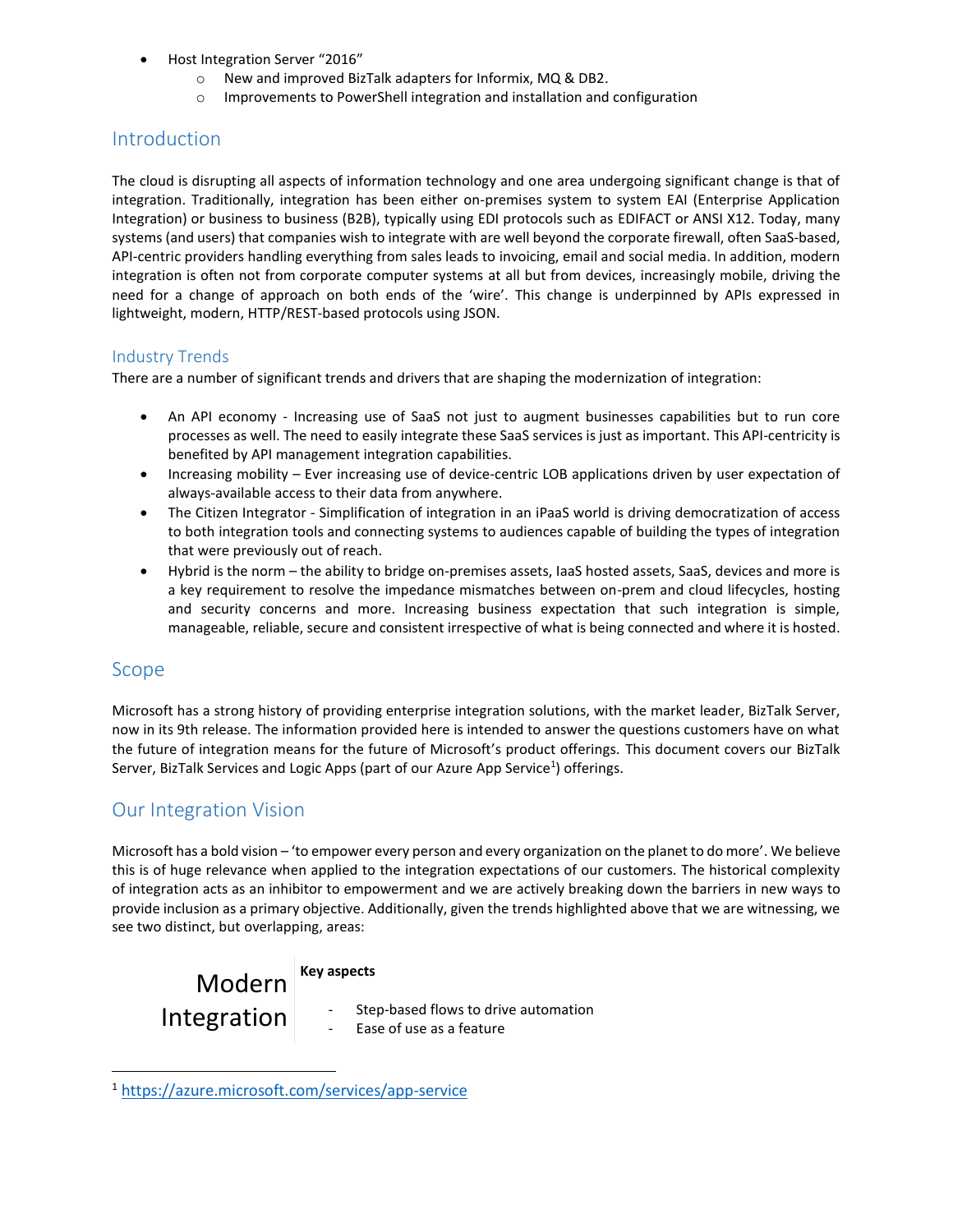|             | SaaS and web-centricity<br>Affordability but with built-in reliability and scale<br>Inclusive approach, no code, browser-based tools<br>$\overline{\phantom{a}}$<br>Integrated part of Azure $-$ a complete cloud solution<br>Agility and innovation through bimodal IT practices<br><b>Target Audience</b><br>Web and mobile developers |
|-------------|------------------------------------------------------------------------------------------------------------------------------------------------------------------------------------------------------------------------------------------------------------------------------------------------------------------------------------------|
|             | <b>Key aspects</b>                                                                                                                                                                                                                                                                                                                       |
|             | Industry standards support, e.g. EDI, HL7, AS/2                                                                                                                                                                                                                                                                                          |
|             | Virtually unlimited scale<br>Fully managed iPaaS                                                                                                                                                                                                                                                                                         |
| Enterprise  | Very high reliability 99.95 SLA for mission critical workloads                                                                                                                                                                                                                                                                           |
| Integration | Cost competitive<br>Marketplace of available services, components, connectors<br>$\overline{\phantom{a}}$                                                                                                                                                                                                                                |
|             | Core capabilities, messaging, transformation, complex logic                                                                                                                                                                                                                                                                              |
|             | <b>Target Audience</b>                                                                                                                                                                                                                                                                                                                   |
|             | Enterprise Integration specialists                                                                                                                                                                                                                                                                                                       |

### Our Rock-solid Foundation

With our new App Service offering we provide a comprehensive set of related services including Mobile Apps, API Apps and Logic Apps. But being built on Azure means that the capabilities of App Service stretch much further than this. With foundational technologies such as Azure Storage, Service Bus messaging, software-defined networking and more, we are aiming to deliver industry-leading integration capabilities that our customers can rely on to run their businesses.

#### Our roadmap

While the above table identifies two audiences we do not see two problems – simply different points on the integration spectrum – 'how do I get these things talking?'. The ease with which we will enable our customers to accomplish this will define the next generation of integration.

With three key integration offerings today, BizTalk Server, BizTalk Services and Logic Apps, our intention is to ensure that we help everyone:

- Move forward with us, with new capabilities and opportunities as our customers (and their customers) demand
- Reduce the complexity of building integration solutions to provide even more value
- Continue to remain on a supported integration platform
- Are able to build the same kinds of integration solutions they need to today as well as the kinds of solutions their customers demand tomorrow
- Can locate what they need where they need it our hybrid Improve flexibility by having the capabilities where they are needed, cloud, device, on-premises, in IaaS, SaaS, etc.

In order to achieve these goals, and to drive simplification, we will converge our offerings over time, on a schedule that makes sense to our customers, the pace of the market and our own ability to deliver industry-leading capabilities without compromising the quality, reliability and performance our customers expect from us.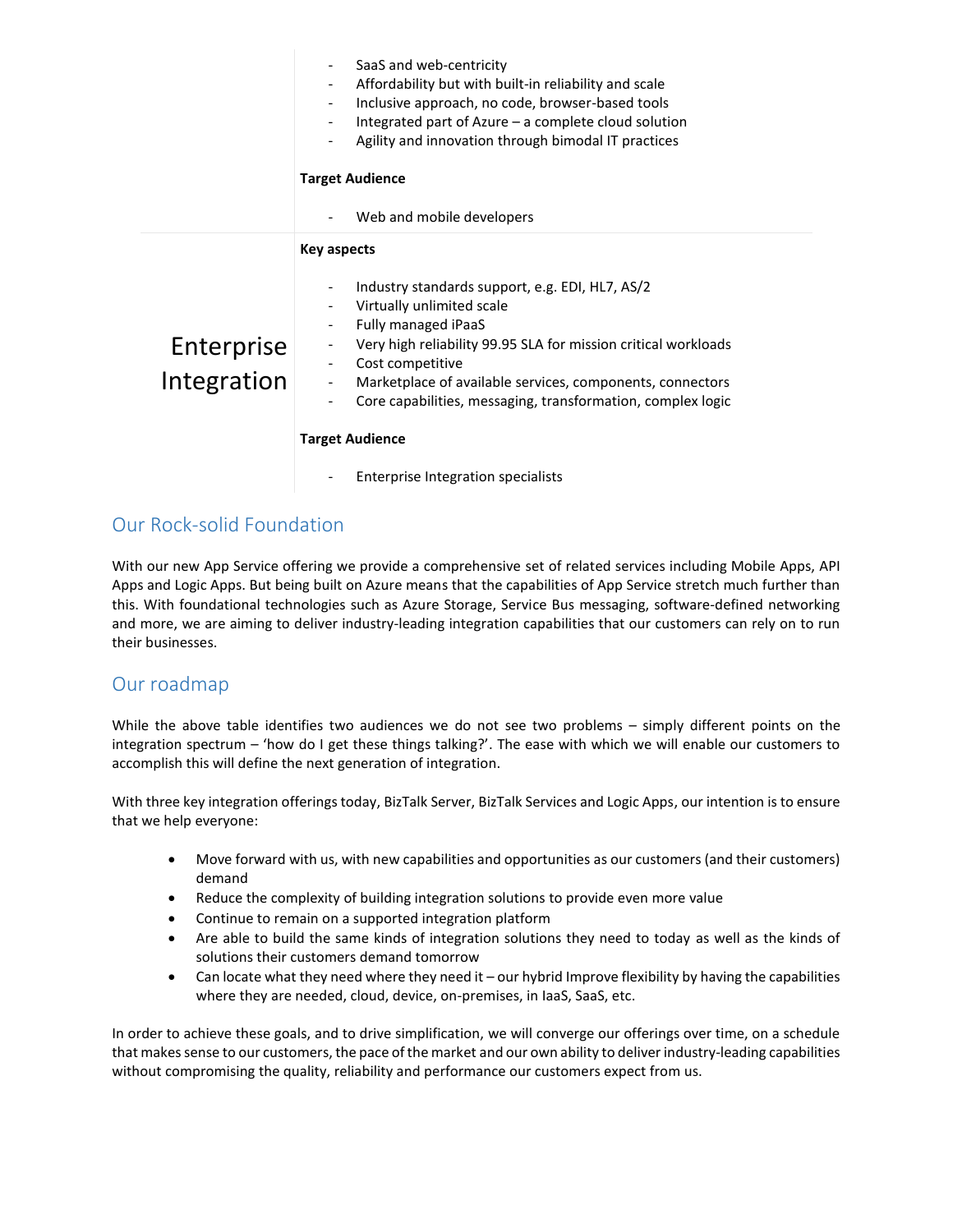Figure 2 below illustrates the location and hosting flexibility we will provide across on-premises and Azure with BizTalk Server and Logic Apps. With our investments customer will be able to run workloads across our offerings where they make sense based on their requirements, not technical limitations. This offers customers the greatest choice and flexibility on what they run where.



We are planning to provide Logic Apps parity with BizTalk Services and indeed, much of this work is already underway. Customers should be assured with our approach that we fully intend to provide all the capabilities they have today in BizTalk Services represented in our Logic Apps and App Service offering. Therefore, for new integration solutions we recommend customers target Logic Apps for their cloud-based integration workloads.

For BizTalk Server we have already announced BizTalk Server "2016", planned to ship soon after the general availability (GA) of Windows Server 2016, SQL Server 2016, and Visual Studio 2015 – and provide support for all of these. In this 10th release we are planning to provide more options for BizTalk Server customers including the ability to run production IaaS workloads on Azure with a supported high availability (HA) capability and deeper integration with API Apps and our cloud connectors.

In additional to these features, and those already mentioned we are also planning numerous enhancements including supporting dynamic ports with ordered delivery, performance and usability improvements to the admin console, support for SAS authentication with our WCF-NetTcpRelay and more.

With our already announced support for Azure Stack<sup>2</sup>, we are ensuring that Logic Apps can be run on-premises (either in your datacenters or from a hosting provider) as well as in Azure. This will provide customers with the flexibility to run integration

l



*Figure 3. Product Reach.*

workloads where they make sense (e.g. on-premises system to on-premises system) or are required to do (for security, compliance or regulatory reasons). And customers will be able to do this using a single toolset and management experience across both.

Alongside our Azure Stack investments, we are actively working on adding more BizTalk Server capabilities to Logic Apps. This is best illustrated in Figure 3. Logic Apps today provides many capabilities that BizTalk Server does not,

<sup>&</sup>lt;sup>2</sup> [http://www.microsoft.com/server-cloud/products/azure-in-your-datacenter/](http://www.microsoft.com/en-us/server-cloud/products/azure-in-your-datacenter/)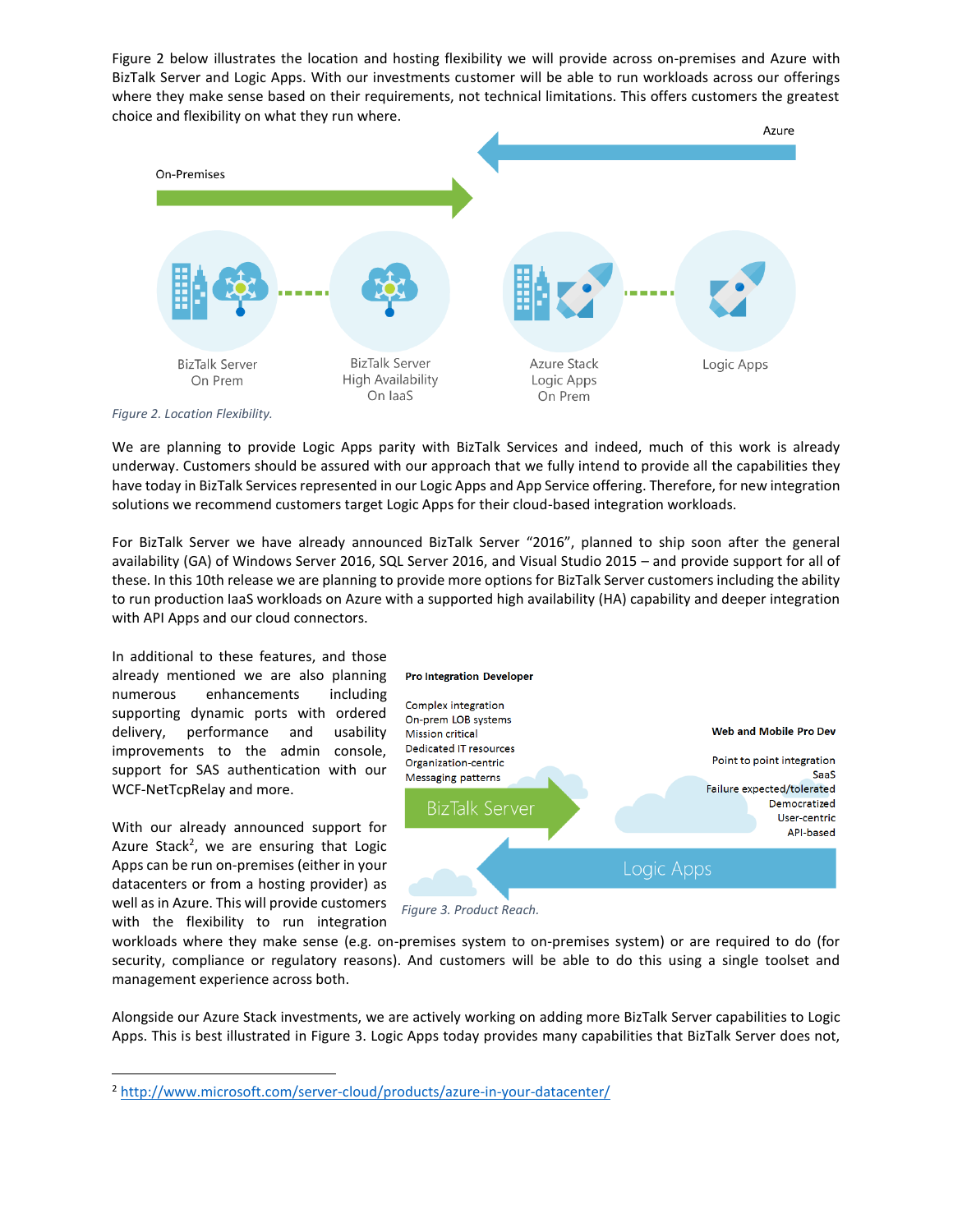notably support for all major SaaS platforms and providers including SalesForce, O365, Dropbox, Facebook and dozens more. However, we also acknowledge BizTalk Server's rich messaging capabilities and industry verticals support that we will bring to Logic Apps to ensure that customers have the capabilities they need to implement the same kinds of integration problems they solve with BizTalk Server today with Logic Apps tomorrow.

Our holistic approach is depicted in Figure 4 which demonstrates our focus on capabilities and convergence providing customers more choice than ever before. BizTalk Server, BizTalk Services and Logic Apps are all part a single product unit in Microsoft ensuring we can take the broad approach necessary and to ensure capabilities are available where customers need them. Additionally, Azure API Management will become available as part of AppService by the end of 2016.



*Figure 4. Converging integration capabilities.*

#### Summary

Microsoft is deeply committed to both the integration requirements our customers have to support today as well as the future of integration. We will continue to ship new releases of BizTalk Server at the cadence our customers demand and expect to ensure they are always able to be on a supported platform from Microsoft whilst at the same time enriching and improving our iPaaS offering, Logic Apps, as part of App Service to deliver a class-leading offering with the breadth, power and usability only Microsoft can deliver.

We see a bright future for integration on the Microsoft platform where rich innovative capabilities are blended with traditional enterprise integration to raise the bar on delivering new experiences to our existing customers as well reaching key new market segments and industries.

In other words, Integration. Evolved.

If you have questions, comments or feedback, we'd love to hear it.

# Copyright

Information in this document, including URL and other Internet Web site references, is subject to change without notice. Unless otherwise noted, the companies, organizations, products, domain names, e-mail addresses, logos, people, places, and events depicted in examples herein are fictitious. No association with any real company,